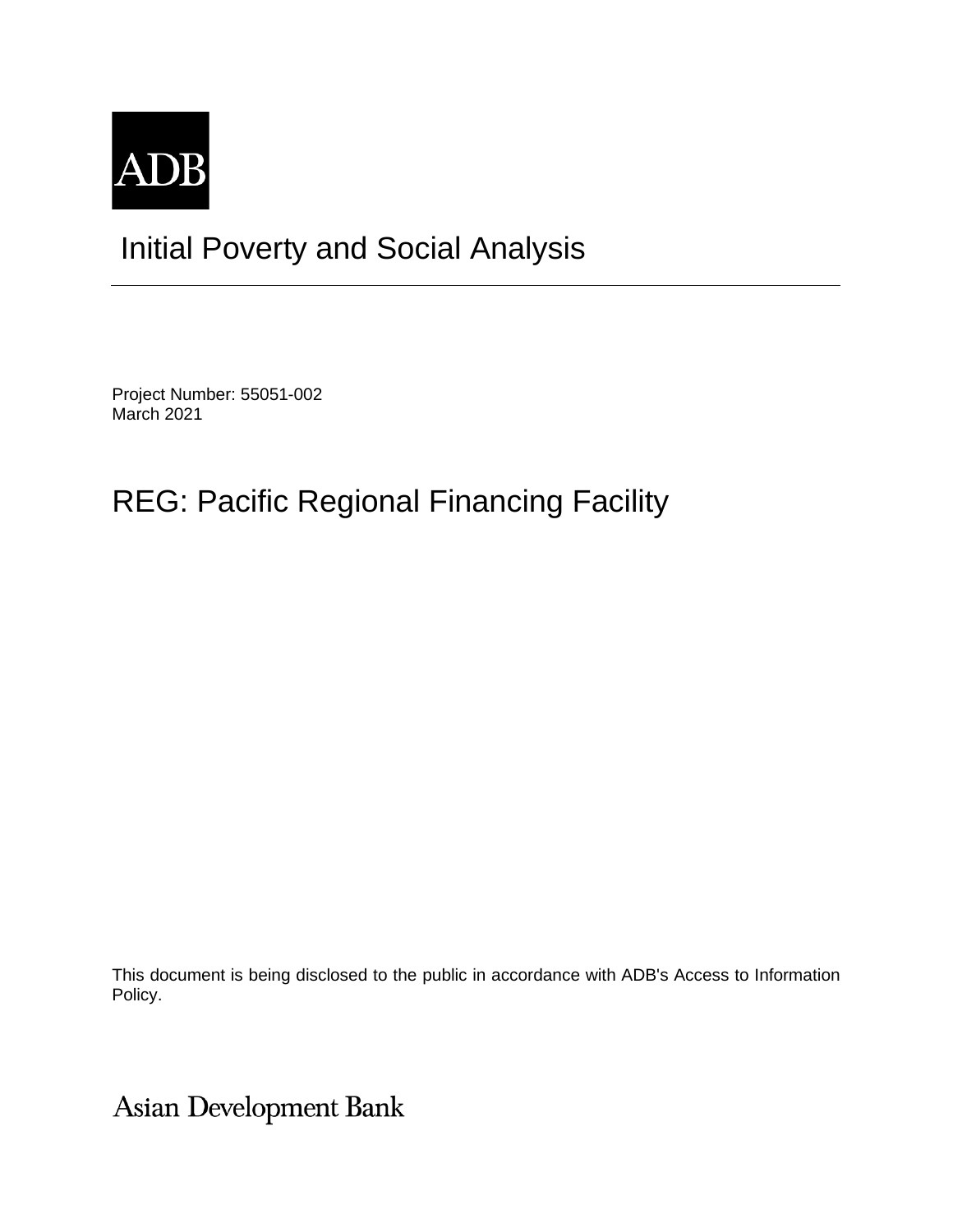## **ABBREVIATIONS**

| ADB.        |                          | Asian Development Bank                |  |
|-------------|--------------------------|---------------------------------------|--|
| COVID-19    | $\overline{\phantom{0}}$ | coronavirus disease                   |  |
| <b>DMC</b>  | -                        | developing member country             |  |
| <b>PSDB</b> | $\overline{\phantom{0}}$ | Pacific state-owned development banks |  |
| <b>SDG</b>  |                          | Sustainable Development Goal          |  |

## **NOTE**

In this report, "\$" refers to United States dollars unless otherwise stated.

In preparing any country program or strategy, financing any project, or by making any designation of or reference to a particular territory or geographic area in this document, the Asian Development Bank does not intend to make any judgments as to the legal or other status of any territory or area.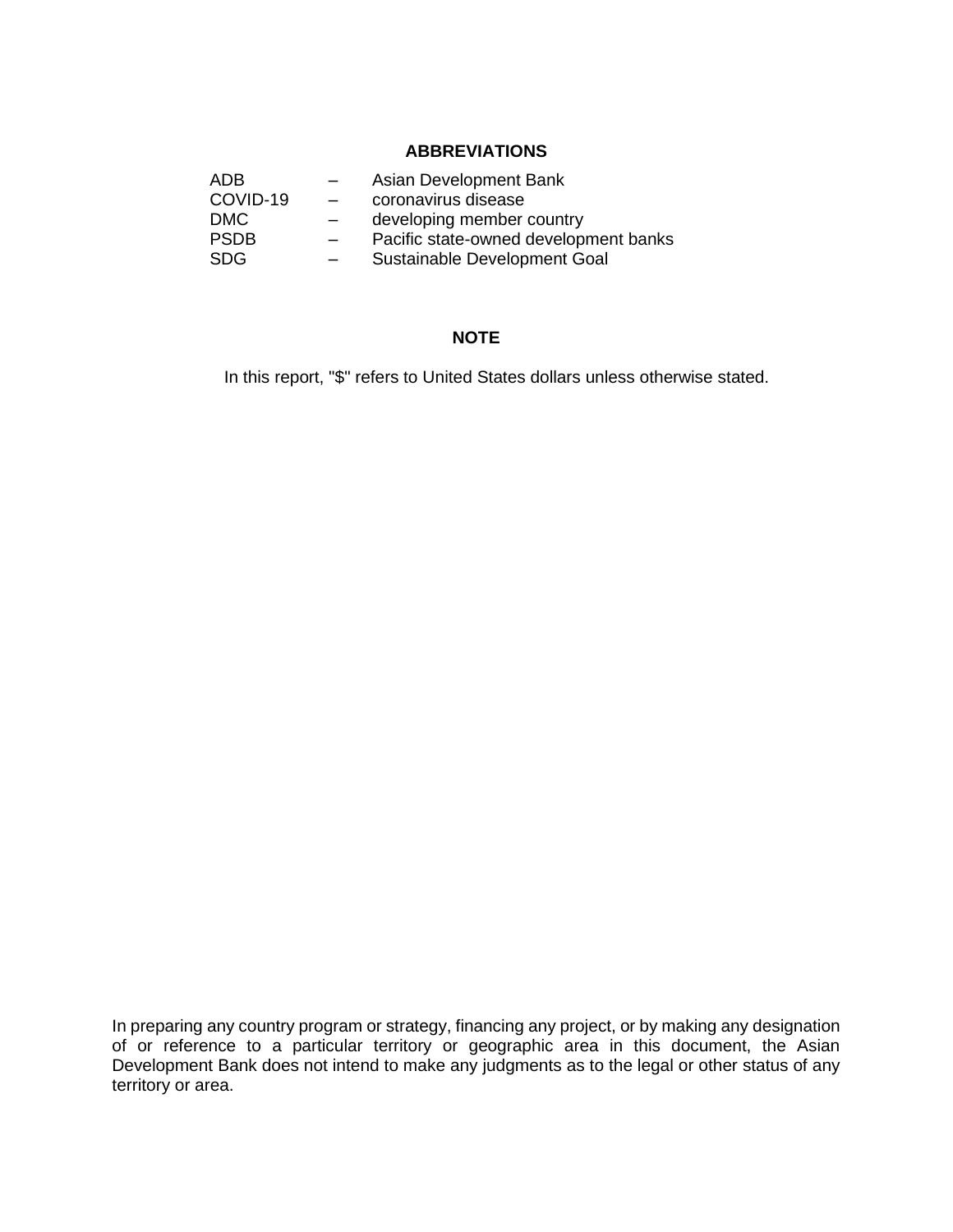| Country:                       | Regional                             |                          | Project Title:   Pacific Regional Financing Facility |
|--------------------------------|--------------------------------------|--------------------------|------------------------------------------------------|
| Lending/Financing<br>Modality: | Financial Intermediation (F1)        | Department/<br>Division: | PARD/PAEN                                            |
|                                | POVERTY IMPACT AND SOCIAL DIMENSIONS |                          |                                                      |

# **A. Links to the National Poverty Reduction Strategy and Country Partnership Strategy**

The proposed Pacific Regional Financing Facility will support a core development priority of Pacific developing member countries (DMCs), which is to increase access to disaster resilient clean energy financing for poor, lowincome, and women beneficiaries. It has the overall objective to mitigate global climate change by working toward low-carbon emission development, maximizing energy efficiency, protecting carbon sinks, and minimizing greenhouse gas emissions. The program is aligned with the Framework for Resilient Development in the Pacific, 2017–2030,<sup>1</sup> which (i) recognizes that climate change and disaster risks increase the vulnerability of Pacific Island people, undermining the sustainable development of the Pacific region; and (ii) provides high-level strategic guidance to different stakeholder groups on how to enhance resilience to climate change and disasters, in ways that contribute to sustainable development.

It will support achievement of Sustainable Development Goals (SDGs) 1 (poverty), 5 (gender equality), 7 (affordable and clean energy), and 13 (climate action) and is aligned with the Asian Development Bank's (ADB) Strategy 2030<sup>2</sup> to scale up support to address climate change, disaster risks, and enhance environmental sustainability as well as accelerate progress in gender equality. The project is also consistent with the objectives of ADB's proposed Pacific Approach (2021-2023), which serves as the operational framework of ADB for the Pacific region and the overall country partnership strategy for the 11 smaller Pacific island countries. The Pacific Approach emphasizes the importance of expanding ADB work in climate change and disaster risk management (DRM) to mobilize more financing for the Pacific region and to introduce innovative solutions to strengthen disaster preparedness, address vulnerability, and build resilience.

#### **B. Poverty Targeting**

General Intervention Individual or Household (TI-H) Geographic (TI-G) Non-Income MDGs (TI-M1, M2, etc.)

The proposed project is intended to benefit the general public and in particular target low income, vulnerable households and women through improved and more effective DRM criteria and targets to reduce and manage disaster and climate risks as part of the process for identifying priority infrastructure investments and incentives for energy efficiency.

#### **C. Poverty and Social Analysis**

1. *Key issues and potential beneficiaries.* Pacific DMCs share similar development challenges, including small populations, limited resources, remoteness, susceptibility to natural disasters, and vulnerability to external shocks such as the coronavirus disease (COVID-19). Poverty in a Pacific setting thus is unique for at its most extreme manifestations of absolute poverty and destitution, there are many other ways in which Pacific people can be poor or suffer hardship. Indeed, Pacific people can be reasonably well fed and moderately healthy but still live in relative poverty and suffer varying degrees of hardship. Incomes in this context may be insufficient to meet food and other basic needs, but they may lack access to basic services, to freedom of choice, or to socioeconomic opportunities. This "poverty of opportunity" is just as important in defining the extent of relative poverty and hardship in the Pacific whereby poverty is generally viewed as hardship due to lack of or poor services like transport, water, energy, primary health care, and education. In this context, defining poverty by level of income and gross domestic product might not be appropriate in a Pacific setting where most economies include high levels of subsistence production. In fact, in the Pacific, poverty is generally viewed as hardship due to inadequate services like transport, water, energy, primary health care, and education. The program in this context will benefit the population of Pacific DMCs through improved DRM and increased access to clean energy, particularly for the poorer and more vulnerable groups (including women) who tend to be more affected by disasters.

2. *Impact channels and expected systemic changes*. Pacific DMCs are heavily dependent on imported fossil fuel that contribute nearly 88% of the total power generation in the region.<sup>3</sup> Public funding is chronically tightened for energy and mostly competing with prioritized social assistance programs. Private sector financing is also inadequate to support transition to renewable energy. Pacific DMCs in this context have no dedicated financing

<sup>1</sup> Pacific Community. 2016. *Framework for Resilient Development in the Pacific, 2017–2030*. Suva.

<sup>2</sup> ADB. 2018. Strategy 2030: Achieving a Prosperous, Inclusive, Resilient, and Sustainable Asia and the Pacific. Manila.

<sup>3</sup> International Renewable Energy Agency. 2019. Solar Rooftop Financing in the Pacific Islands. Abu Dhabi.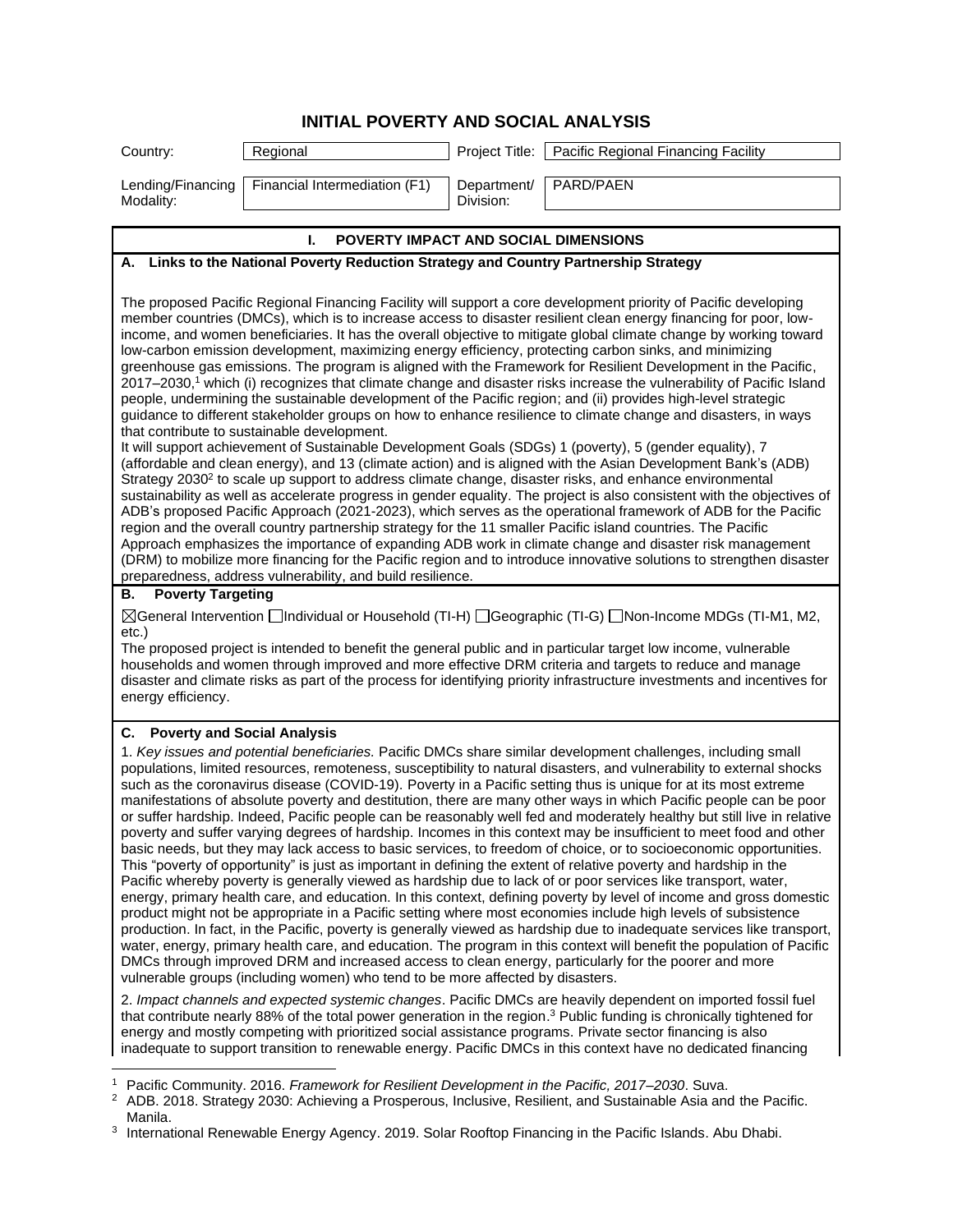available for disaster resilient clean energy or disaster response, early recovery, and reconstruction. As such, a key government development priority is to diversify the existing energy generation mix to include more indigenous, renewable energy resources. The program thus is expected to create a conducive environment through participating Pacific state-owned development banks (PSDBs) and existing public energy utilities to enable disaster resilient clean energy financing to address concerns on (i) lack of financing for disaster resilient renewable energy infrastructure, (ii) limited capacity and renewable energy sector knowledge by PSDBs, and (iii) low access to renewable energy finance for the poor, low-income and in particular female borrowers for longer-term loans to finance preventive measures mitigating impact of natural disasters.

3. *Focus of (and resources allocated in) the PPTA or due diligence*. Due diligence will look into enhance participating PSDBs and the public energy utilities' abilities to provide affordable financing to low-income and women customers for disaster resilient clean energy projects. Assessment will essentially improve the disaster resilient clean energy financing criteria for eligible borrowers, as well as improve accessibility to disaster resilient clean energy loans for eligible women borrowers.

4. *Specific analysis for policy-based lending*. The focus is to provide technical and financial capacity building support to (i) PSDBs, primarily in the areas of risk management, internal audit, product compliance, establishing a tracking system for performance (borrowers and disbursement) and streamlining of credit processes; and (ii) for Pacific energy utilities to develop operations and maintenance services for disaster resilient energy facilities.

## **II. GENDER AND DEVELOPMENT**

1. *What are the key gender issues in the sector/subsector that are likely to be relevant to this project or program?* Women borrowers are particularly disadvantaged in accessing finance. Many women (particularly rural women) work in the informal sector and/or are self-employed. PSDBs' lending are mainly geared toward higher-income groups. With lower income levels, women face higher collateral requirements for obtaining bank loans. In many cases, the requirements for obtaining bank loans are impossible for women (e.g., collateral such as land). This is relevant also for homebound and small businesswomen entrepreneurs (prevalent in rural areas) who face challenges in accessing finance because of the informal and/or irregular nature of their income and their higher credit risk categorization. Women are also disproportionately impacted by lack of affordable and reliable energy. Women in the Pacific face high levels of time poverty with the triple burden of caring responsibilities, household responsibilities and community responsibilities. This is often coupled with income generation activities, largely in the informal sector. Access to affordable and reliable energy reduces time poverty and drudgery by ensuring households have access to time saving and energy efficient goods (e.g., cooking devices, refrigerators) whilst also providing opportunities for women to increase options for income generation and livelihood activities. Finally, women's participation in technical and decision-making roles in both the financial sector and the energy sector is low.

2. *Does the proposed project or program have the potential to make a contribution to the promotion of gender equity and/or empowerment of women by providing women's access to and use of opportunities, services, resources, assets, and participation in decision making?*

 $\boxtimes$  Yes  $\Box$  No Please explain.

During due diligence, proactive gender equity measures will be explored in the following areas: (i) targets for women borrowers (women in households, women-headed households, and women entrepreneurs); (ii) training for women on renewable energy, energy efficiency, and financial literacy; (iii) institutional gender analysis of financial institutions to support gender responsive lending as well as to increase women working in senior roles in PSDBs; and (iv) technical training for women on installation and/or operations and maintenance of roof-top photovoltaic systems.

3. *Could the proposed project have an adverse impact on women and/or girls or widen gender inequality?*<br>
T Yes 
S No  $\boxtimes$  No

The project will contribute to improved DRM which will benefit both men and women.

4. *Indicate the intended gender mainstreaming category*:

 $\Box$  GEN (gender equity)  $\Box$  EGM (effective gender mainstreaming)

SGE (some gender elements)  $\Box$  NGE (no gender elements)

### **III. PARTICIPATION AND EMPOWERMENT**

1. *Who are the main stakeholders of the project, including beneficiaries and negatively affected people? Identify how they will participate in the project design.*

The main stakeholders are the Ministry of Finance of participating Pacific DMCs, participating PSDBs, and the Pacific energy utilities responsible for the administration and onlending the proceeds of the ADB grant. The ultimate beneficiaries will be the people of participating Pacific DMCs. The project objectives are aligned with the Framework for Resilient Development in the Pacific, 2017–2030 and participating Pacific DMCs' National Strategic Frameworks and Development Plans.

2. *How can the project contribute (in a systemic way) to engaging and empowering stakeholders and beneficiaries, particularly, the poor, vulnerable and excluded groups? What issues in the project design require participation of the poor and excluded?*